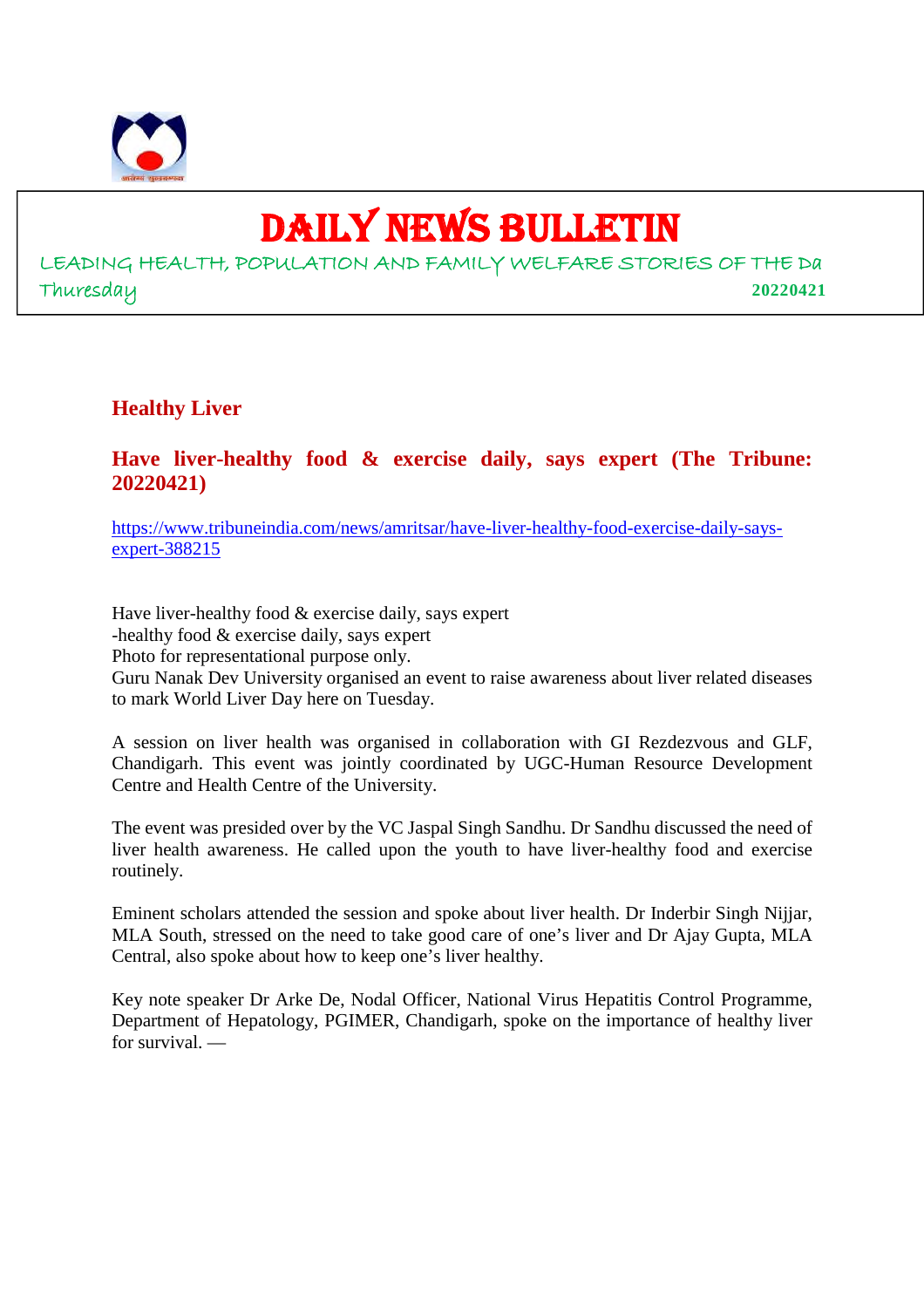

Most Read

## **Ayurveda centres**

## **37 cantonment hospitals to have Ayurveda centres The ministry on Wednesday said it has signed two Memoranda of Understanding (MoUs) with the Ministry of Ayush (MoA) for starting the Ayurveda centres (The Tribune: 20220421)**

https://www.tribuneindia.com/news/health/37-cantonment-hospitals-to-have-ayurvedacentres-388006

The defence ministry has decided to start Ayurveda centres at 37 cantonment hospitals and 12 military healthcare facilities.

The ministry on Wednesday said it has signed two Memoranda of Understanding (MoUs) with the Ministry of Ayush (MoA) for starting the Ayurveda centres.

It said the Ayurveda centres will be functional across the country from May 1.

"Two MoUs have been signed by the Ministry of Defence (MoD) with the Ministry of AYUSH (MoA), one for starting Ayurveda centres at 37 cantonment hospitals and another for starting Ayurveda centres at 12 military hospitals of Armed Forces Medical Services (AFMS)," the defence ministry said in a statement.

The MoUs were signed during the three-day mega event, Global Ayush Investment and Innovation Summit, organised at Mahatma Mandir in Gujarat's Gandhinagar.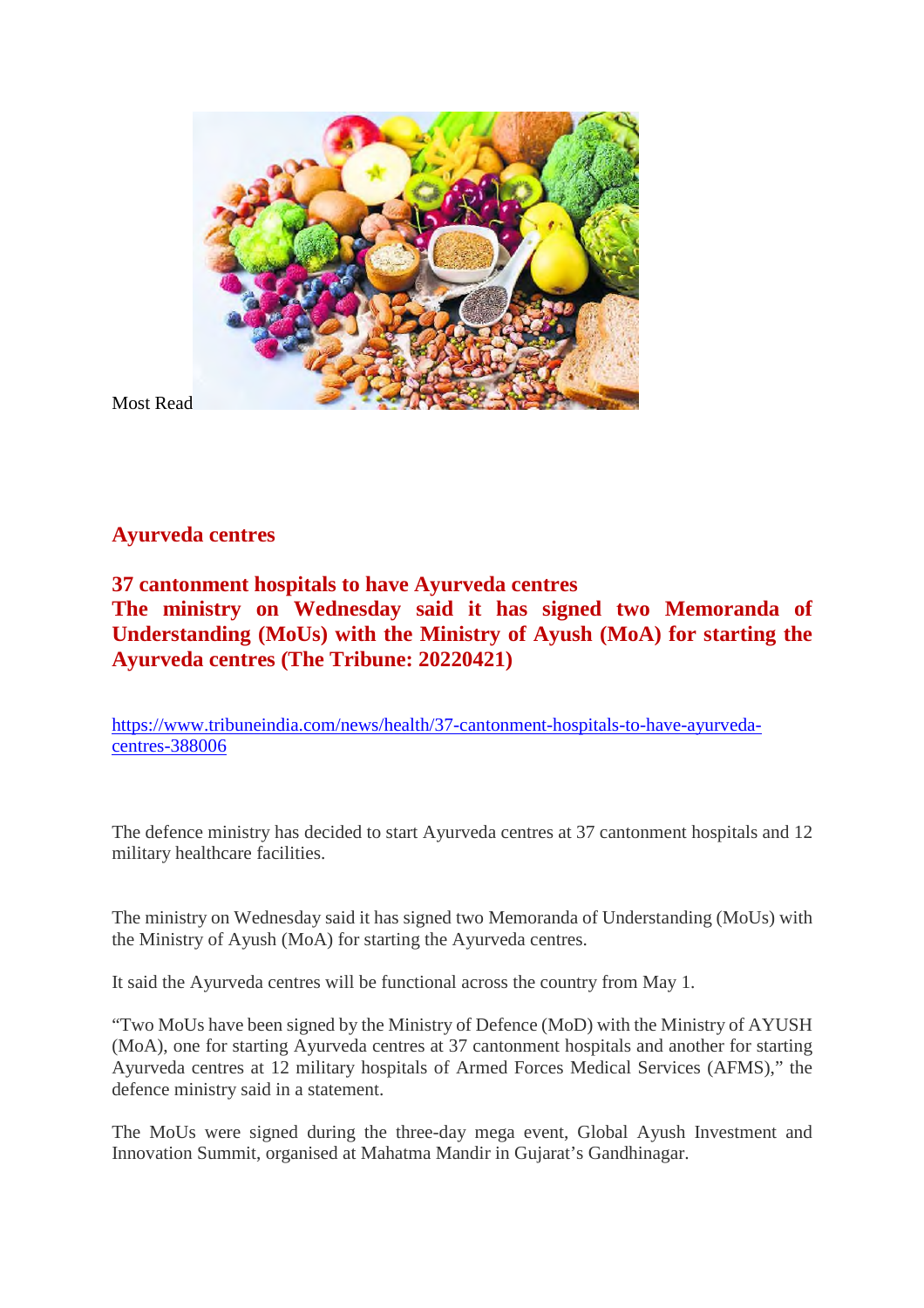Prime Minister Narendra Modi addressed the gathering during the inaugural function, where the Director-General of World Health Organization (WHO), Tedros Ghebreyesus, was also present.

"This (Ayurveda centres) will make available well-established and time-tested therapies of Ayurveda to the residents of cantonments, including families of armed forces personnel and civilians depending on these hospitals," the ministry said.

## **Covid-19 pneumonia**

## **Covid-19 pneumonia patients at increased dementia risk The study only included new onset dementia associated with hospital admission during a short follow-up period(The Tribune: 20220421)**

https://www.tribuneindia.com/news/health/covid-19-pneumonia-patients-at-increaseddementia-risk-387980

Patients hospitalised with COVID-19 pneumonia have a higher risk of developing dementia than those with other types of pneumonia, according to a study.

Researchers at the University of Missouri (MU) in the US pulled electronic medical records of 1.4 billion encounters prior to July 31, 2021 in Cerner Real World Data.

They selected patients hospitalised with pneumonia for more than 24 hours.

Among 10,403 patients with COVID-19 pneumonia, 312 (3 per cent) developed new onset dementia after recovering, compared to 263 (2.5 per cent) of the 10,403 patients with other types of pneumonia diagnosed with dementia.

"The risk of new onset dementia was more common in COVID-19 pneumonia patients over the age of 70 in our study," said lead researcher Adnan I. Qureshi, a professor of clinical neurology at the MU School of Medicine.

"The type of dementia seen in survivors of COVID-19 infection mainly affects memory, ability to perform everyday tasks and self-regulation. Language and awareness of time and location remained relatively preserved," Qureshi said in a statement.

The median time interval between infection and dementia diagnosis was 182 days for COVID-19 patients, according to the researchers.

The study, published in the journal Open Forum Infectious Diseases, only included new onset dementia associated with hospital admission during a short follow-up period.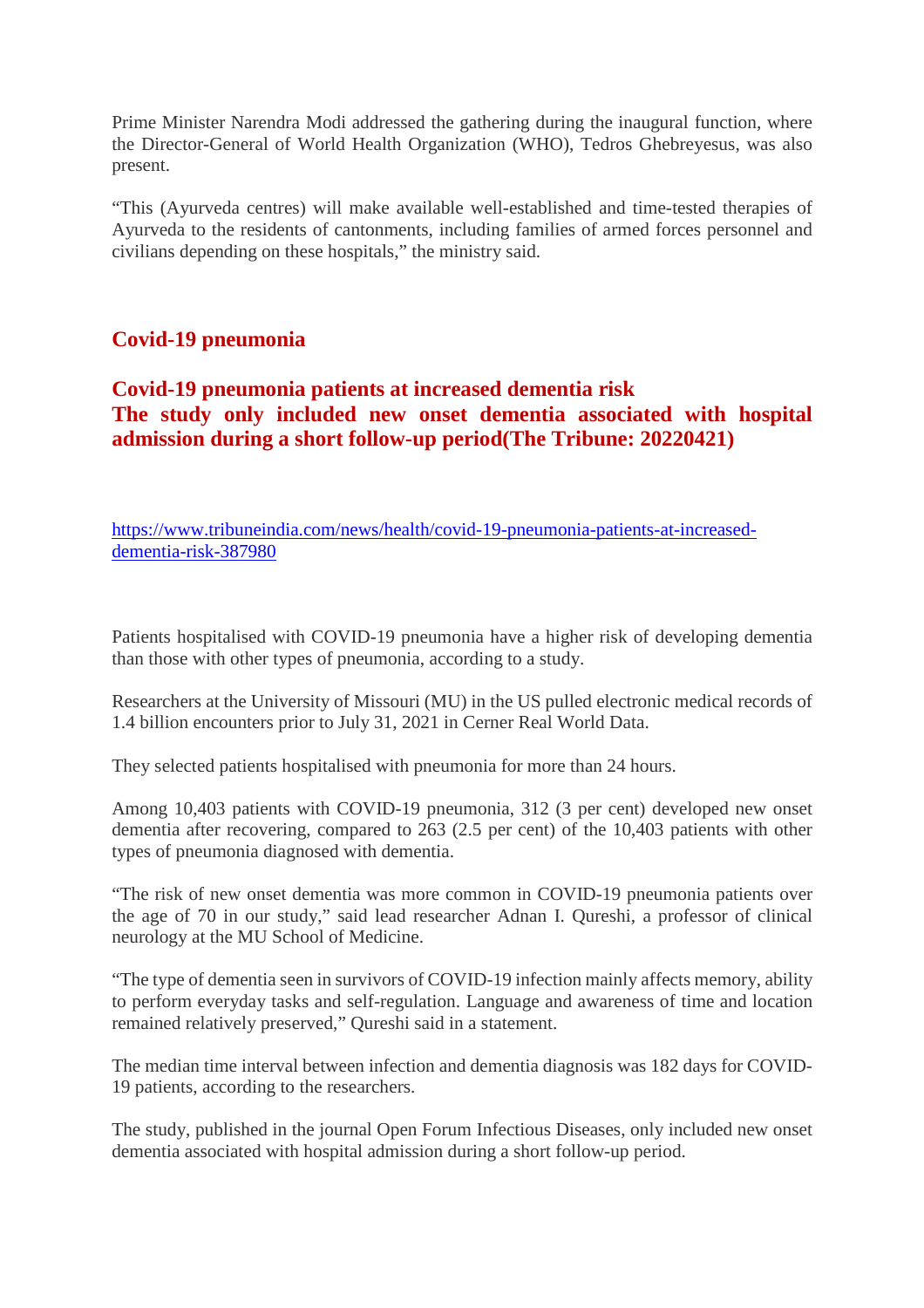"Approximately 3 per cent of patients with pneumonia associated with SARS-CoV-2 infection developed new-onset dementia, which was significantly higher than the rate seen with other pneumonias," the authors of the study noted.

Qureshi said further study over longer periods of time would provide a more complete picture and may help to determine the underlying reasons why COVID-19 pneumonia might increase dementia risk.

"The findings suggest a role for screening for cognitive deficits among COVID-19 survivors. If there is evidence of impairment during screening and if the patient continues to report cognitive symptoms, a referral for comprehensive assessment may be necessary," Qureshi added.

## **Fitness Device**

## **Smartwatches, fitness bands can track individual's response to Covid vax Findings show that average resting heart rate of participants significantly increased the day following vaccination, peaking two days' post vaccination (The Tribune: 20220421)**

Wearable sensors, such as smartwatches and fitness bands, can reveal a person's physiological response to the Covid-19 vaccination, according to a study.

https://www.tribuneindia.com/news/science-technology/smartwatches-fitness-bands-cantrack-individuals-response-to-covid-vax-387963

The study, published in npj Digital Medicine, analysed sensor data on sleep, activity and heart rate from over 5,600 individuals.

The findings showed that the average resting heart rate of participants significantly increased the day following vaccination, peaking two days post-vaccination, and returning to normal four days after the first dose and six days after the second.

The effect appeared to be stronger after the second dose of the Moderna vaccine, compared to the Pfizer-BioNTech vaccine, and more pronounced in younger individuals.

This suggests that prior Covid infection was linked with a significantly higher resting heart rate increase after the first vaccine dose relative to those without prior infection.

The increase is also consistent with an expected greater immune response for these individuals, the researchers said.

"Investigating the physiological signals in the period around vaccination can help us better understand the variability of vaccine response between people, as well as the changes from an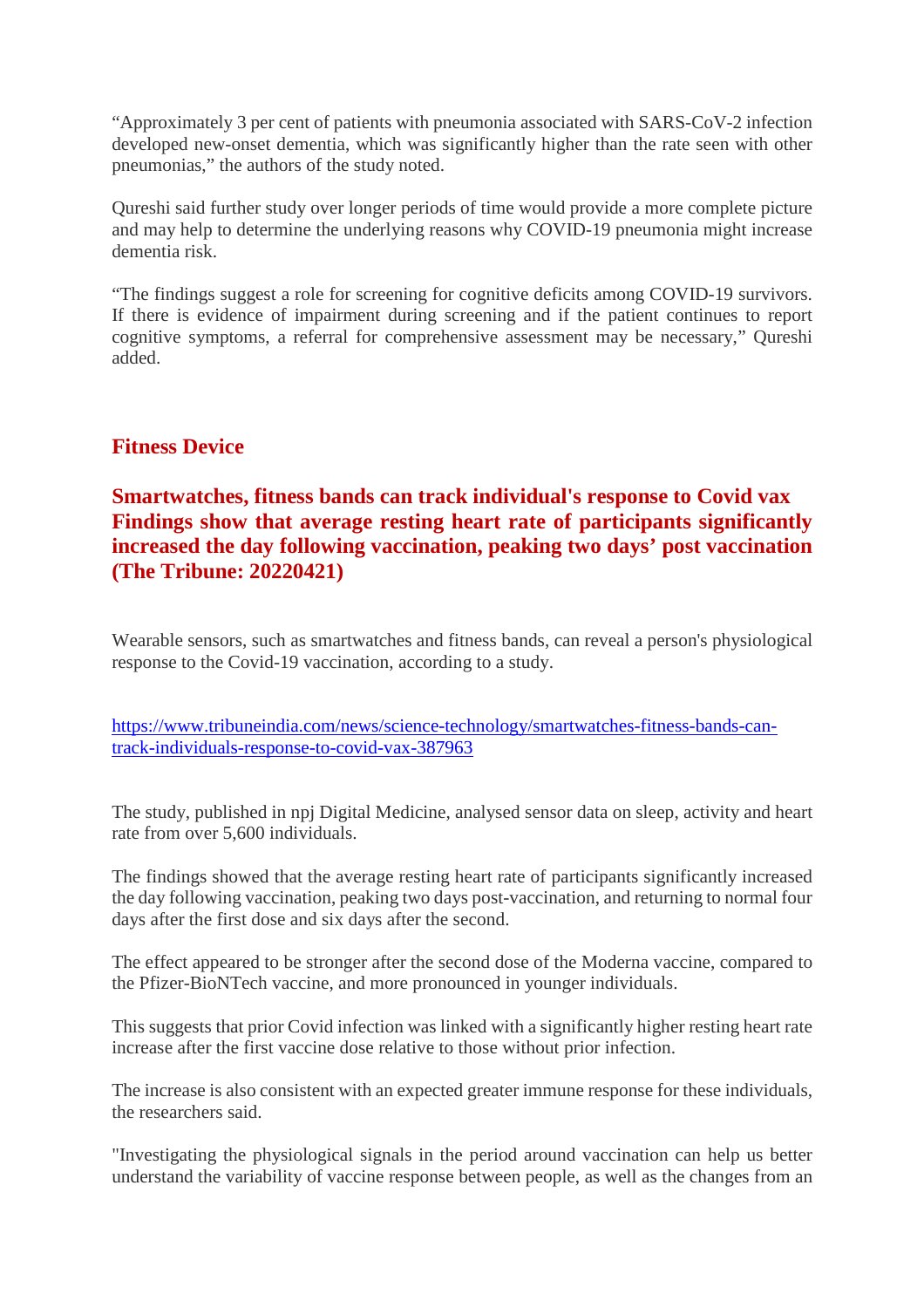individual norm due to vaccination," said lead author Giorgio Quer, director of Artificial Intelligence at the Scripps Research Translational Institute.

"As these individual changes are due to a person's initial immune response to the vaccine, they can potentially help guide future vaccine development to optimise their efficacy and safety, and allow for more precise, individualised vaccine regimens," Quer added.

The team drew their data from a larger project, called Digital Engagement and Tracking for Early Control and Treatment (DETECT) -- a mobile-app research platform that allows participants to share physiological and behavioural data gathered through a fitness band or smartwatch, as well as manually entered symptoms, test results and vaccination status.

The team analysed DETECT sensor data from two weeks before and after each vaccination dose. They compared post-vaccination changes to the participants' resting heart rate, sleep and activity levels, to their baselines.

Findings also show that women experienced greater changes than men in resting heart rate in the five days following vaccination after the first dose, and that individuals under the age of 40 had higher changes in resting heart rate than older individuals, but only after the second dose.

Activity and sleep patterns appeared to be minimally affected by the first dose, but a significant decrease in activity and an increase in sleep relative to baseline were observed immediately after the second vaccine dose.

"While the link between physiological response and immune response still requires further investigation, digital tracking could provide a novel way to identify individuals who may not be responding optimally to the vaccine," said Steven Steinhubl, Associate Professor at Scripps

## **Fresh infections**

## **Fresh infections cross 1,000 as Capital steps up its testing (Hindustan Times: 20220421)**

https://epaper.hindustantimes.com/Home/ShareArticle?OrgId=214120fc31f&imageview=0

There were more than 1,000 new Covid-19 cases recorded in Delhi, the highest since February 10 this year, data released by the state government showed on Wednesday.

Delhi added 1,104 cases on February 10, when the Omicron-fuelled fifth wave of infections was flattening out.

The number is the highest in 69 days and amounted to 5.70% of the 17,701 samples tested, coming at a time when there is some concern that the outbreak may be spreading quicker than it has lately. The spurt comes at a time when virtually all Covid-related restrictions were dropped, and has prompted some – the mandatory wearing of masks when in a public place – to be brought back.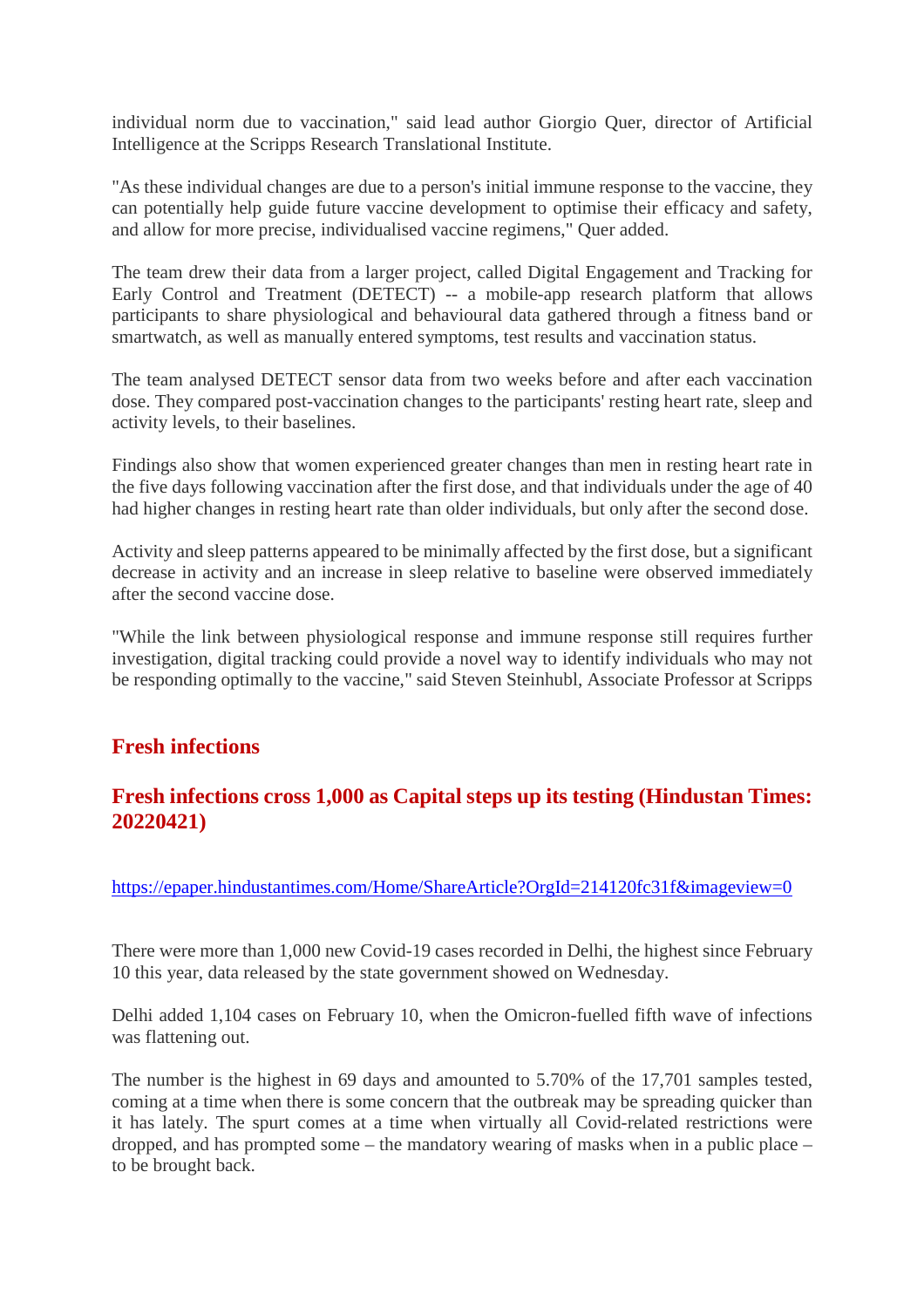Senior officials said the government is on alert and is closely monitoring the spike. "We have prepared our infrastructure for the worst case, but what we need to see is that hospital admissions continue to remain low and there is nothing to panic about," said a senior health official on Wednesday. P3

## **AYUSH**

## **AYUSH visas soon to treat foreigners: PM Hindustan Times: 20220421)**

https://epaper.hindustantimes.com/Home/ShareArticle?OrgId=2143c0e61a5&imageview=0

Prime Minister Narendra Modi on Wednesday announced that a visa category will be created soon for people who want to travel to India for AYUSH therapies, and added that to promote the traditional medicine industry, the government will launch an "AYUSH mark" for certification.

The Prime Minister inaugurated the three-day Global AYUSH Investment and Innovation Summit in Gandhinagar along with Mauritius PM Pravind Jugnauth and director general of the World Health Organization Dr Tredos Ghebreyesus.

"India will soon introduce the AYUSH mark, which will give authenticity to quality AYUSH products of the country. The mark will be given to products vetted using the latest technology. This will give confidence to people of the world that they are purchasing quality AYUSH products," the PM said.

"Very soon, India is going to introduce a special 'AYUSH visa' category. This will facilitate people to travel to India for AYUSH therapy," the PM said as he spoke about the "Heal in India" initiative.AYUSH stands for Ayurveda, Yoga, Naturopathy, Unani, Siddha and Homoeopathy. India has a central ministry dedicated to these alternative medicine systems.

Modi said he got the idea to organise the summit amid the Covid-19 pandemic battle, and recalled the efforts made by India to tackle the pandemic, especially the work done by pharmaceutical companies and vaccine manufacturers. "'Heal in India' can become a big brand of this decade. Wellness centres based on Ayurveda, Unani, Siddha, etc., can be very popular," the PM said. "Before 2014, the AYUSH sector was less than \$3 billion. Today, it has also crossed \$18 billion," he said.

The PM said India has become the best destination for other countries in the field of medical tourism. To promote this further, the PM said the government is taking another initiative for foreign nationals who want to come to India to be treated under AYUSH using traditional methods.

WHO director-general Dr Ghebreyesus stressed on the areas of development and said, "Long term strategic investments and government commitment is needed to support innovation and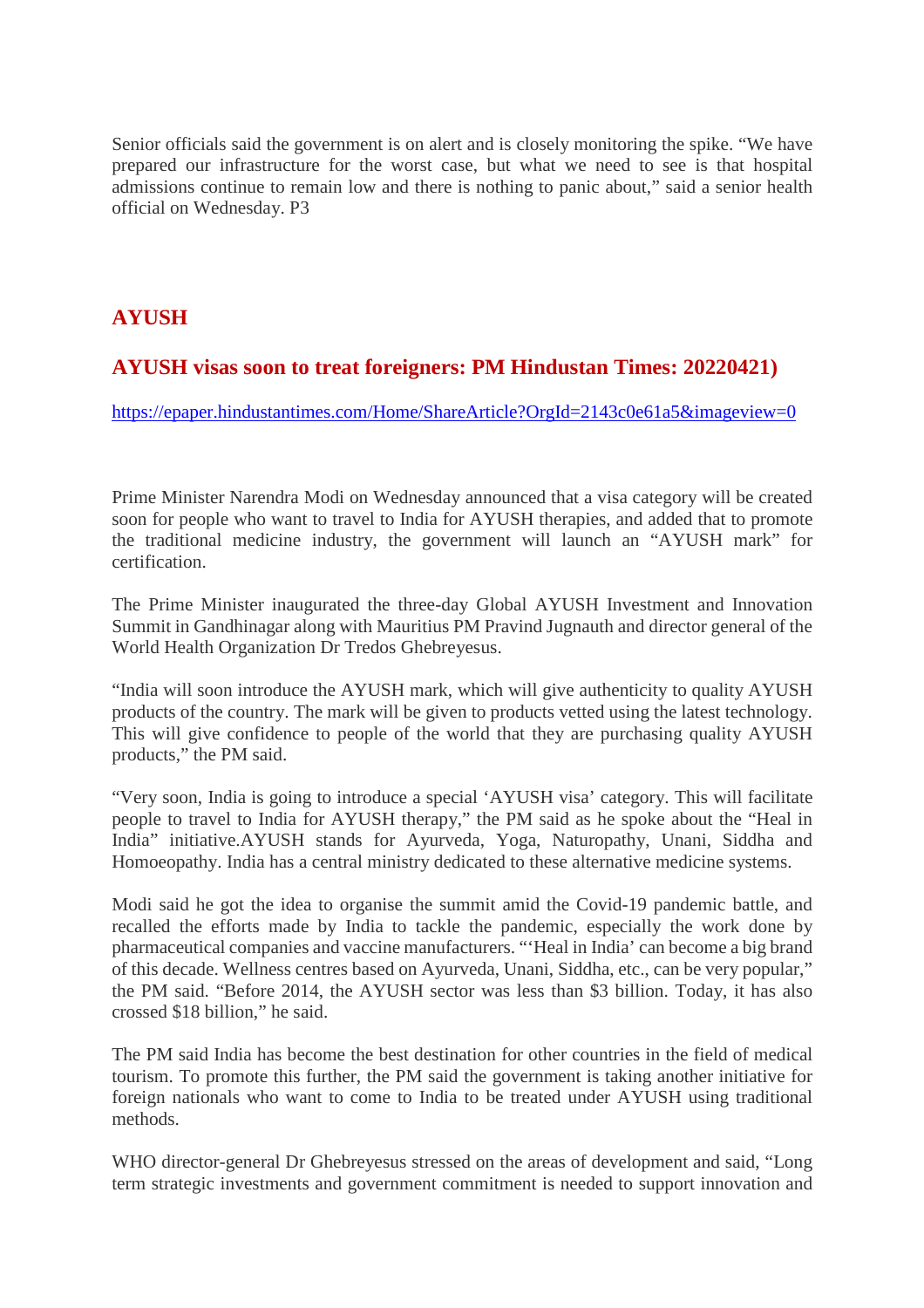innovators. The government needs to develop traditional medicine in a sustainable way, bringing traditional medicine to market must make sure communities that gave this knowledge also benefits out of it". Mauritian PM Pravind Jugnauth said that it is a matter of pride for him to participate in the AYUSH Investment and Innovation Summit. "According to WHO, 80% of people in the world use traditional medicine. The knowledge of this medicine should not only be respected but should also be protected and promoted", he said.

## **COVID IMPACT**

## **NEED FOR ACTION ACROSS NATIONS TO RECOVER FROM COVID IMPACT: FM Hindustan Times: 20220421)**

https://epaper.hindustantimes.com/Home/ShareArticle?OrgId=2141db528c4&imageview=0

: Finance minister Nirmala Sitharaman on Wednesday highlighted the urgent need for coordinated action across countries for swift post pandemic economic recovery and to build resilience to future shocks. The International Solar Alliance can be effective to move towards environmentally sustainable and financially viable alternatives of energy sources, she said at the G20 Emerging Market Economies meeting organised by the IMF in Washington. She also shared insights on the risks and near-term policy challenges for emerging market economies. P17

## **2 drugs cleared for high-risk Covid cases**

## **2 drugs cleared for high-risk Covid cases Hindustan Times: 20220421)**

https://epaper.hindustantimes.com/Home/ShareArticle?OrgId=214081d3b63&imageview=0

The World Health Organization endorsed Pfizer's Paxlovid and Gilead's Remdesivir for use in people with Covid-19 who are at risk of severe disease, as per a guideline update published in The BMJ early on Thursday. The guideline adds being unvaccinated as a risk factor – in other words, these should be people who get these therapeutics early. "Their recommendation is based on new data from two randomised controlled trials involving 3,100 patients," said a WHO statement. It also brought back Remdesivir, citing new data from five randomised controlled trials. "It replaces a previous recommen-dation against treatment with remdesivir in all patients with Covid-19 regardless of disease severity". It noted antiviral drugs should be administered as early as possible Cases cross 1k after 69 days; Fewer than 1% hospitalised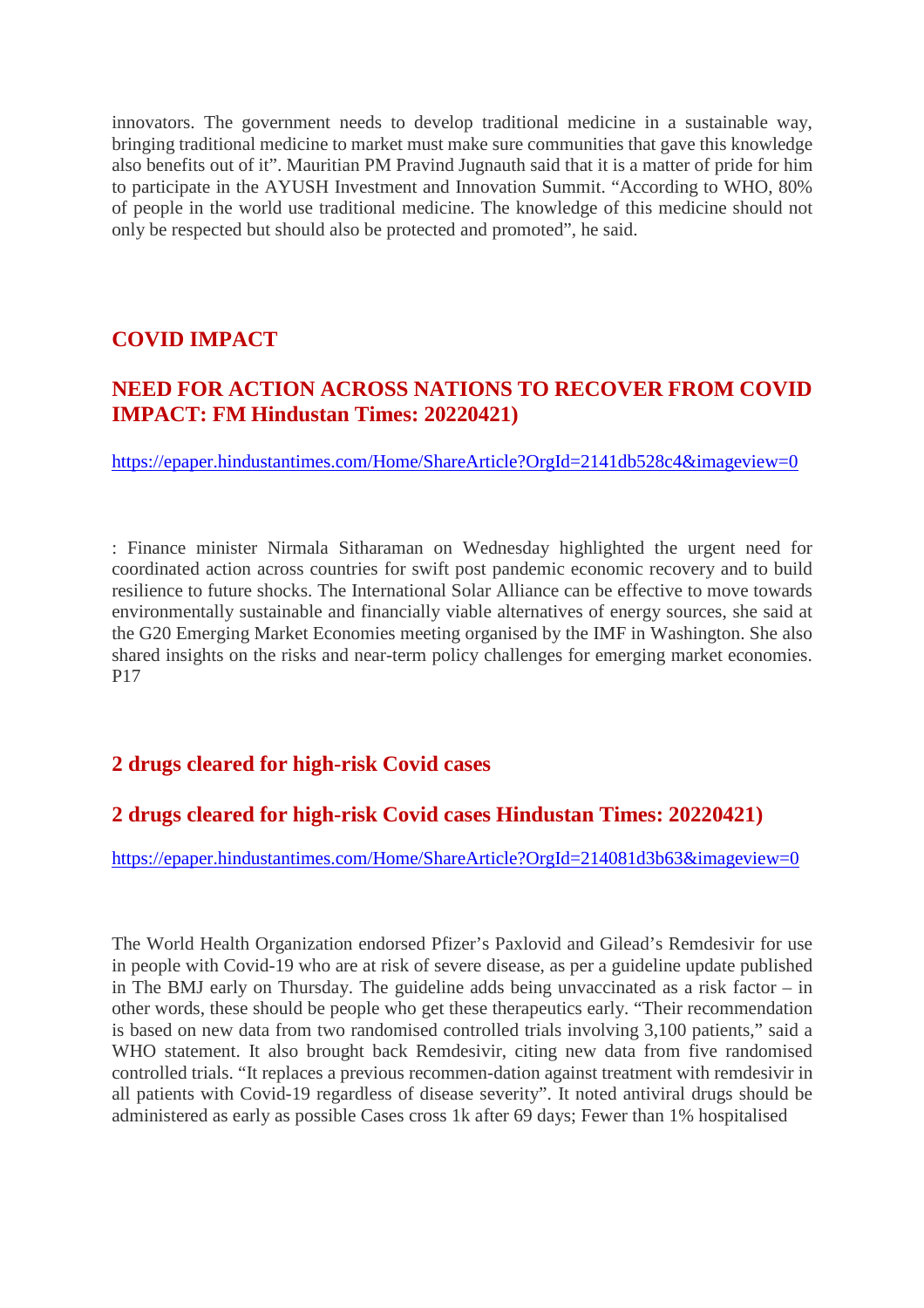## **New Cases**

## **Cases cross 1k after 69 days; Fewer than 1% hospitalised Hindustan Times: 20220421)**

https://epaper.hindustantimes.com/Home/ShareArticle?OrgId=214c208b8ed&imageview=0

There were more than 1,000 new Covid-19 cases recorded in Delhi, the highest since February 10 this year, data released by the state government showed on Wednesday.

Delhi added 1,104 cases on February 10, when the Omicron-fuelled fifth wave of infections was flattening out.

The number is the highest in 69 days and amounted to 5.70% of the 17,701 samples tested, coming at a time when there is some concern that the outbreak may be spreading quicker than it has lately. The spurt comes at a time when virtually all Covid-related restrictions were dropped, and has prompted some – the mandatory wearing of masks when in a public place – to be brought back.

Senior officials said that the government is on alert and is closely monitoring the spike. "We have prepared our infrastructure for the worst case, but what we need to see is that hospital admissions continue to remain low and there is nothing to panic about," said a senior health official on Wednesday, asking not to be named.

Data showed that on Wednesday, 91 people were admitted to the city's Covid hospitals. Out of a total of 9,737 available beds, 99.07% beds continued to remain vacant, which according to health experts was a positive sign.

"Hospital admissions are the biggest marker for the intensity of infections in the Capital and that continues to remain low. We definitely need to be cautious but there is no need to panic," said Dr Sumit Ray, head of the department of critical care at Delhi's Holy Family Hospital.

The number of daily COVID-19 cases in Delhi had touched the record high of 28,867 on January 13 this year during the third wave of the pandemic.

The city had recorded a positivity rate of 30.6% on January 14, the highest during Omicron induced fifth Covid wave in the Capital.in the course of the disease. Htc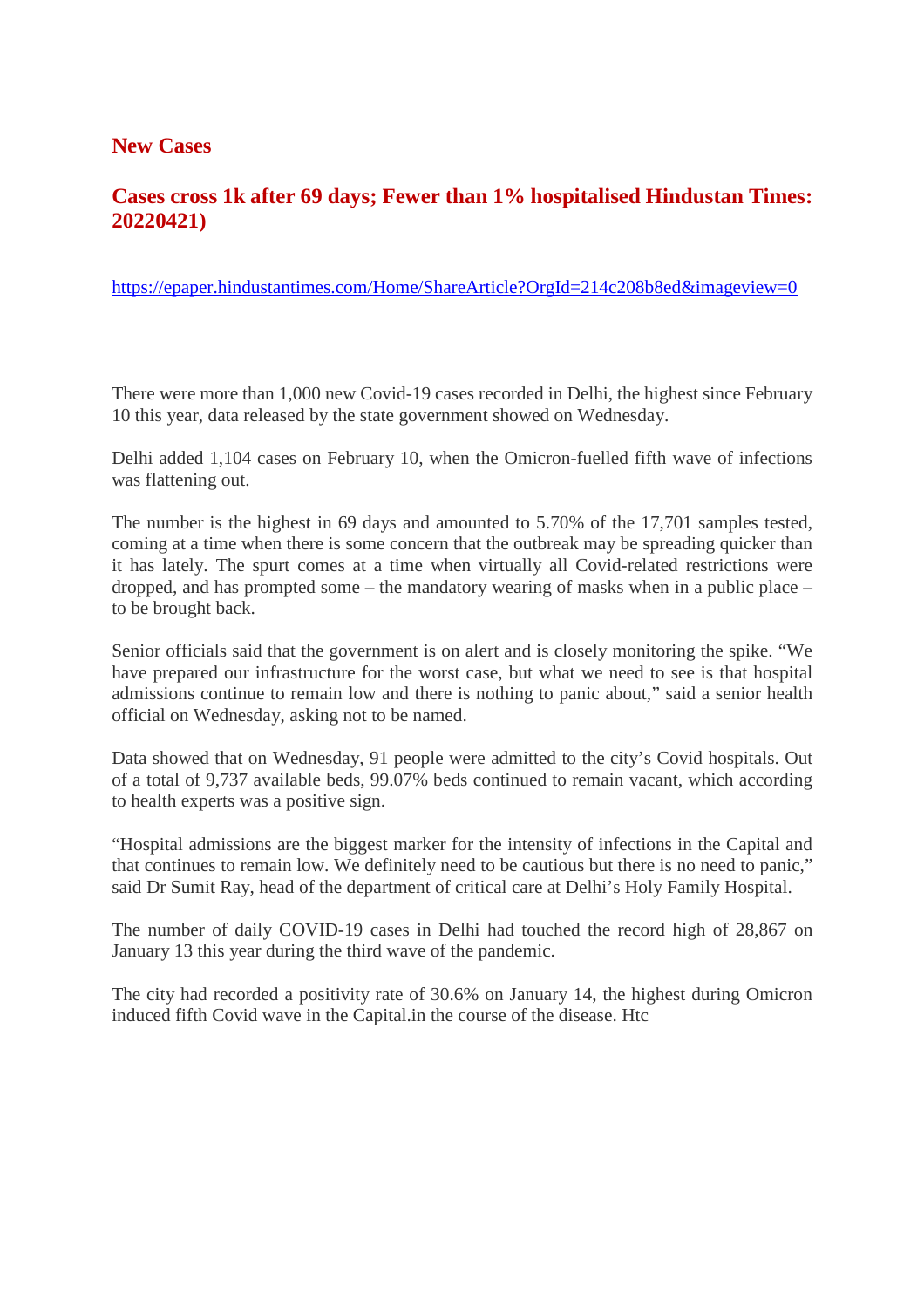## **Sars-CoV-2 virus**

## **Docs allay fears, say kids below 12 at low Covid risk Hindustan Times: 20220421)**

https://epaper.hindustantimes.com/Home/ShareArticle?OrgId=21478963816&imageview=0

Amid concerns that more children may be catching the Sars-CoV-2 virus, health experts in the Capital said there is no need to panic since the infection among minors was usually mild and it lasted only three to four days.

Data from Delhi's government hospitals show that of the 91 patients currently admitted in hospitals,only eight are children who have been advised institutional care because of preexisting co-morbid conditions. Delhi saw a sharp spike in Covid cases on Wednesday, recording 1,009 new cases at a positivity rate of 5.7%, up from 632 cases a day before.

"The condition of the admitted children is stable. Nearly all the children have some comorbidities and it was safer for them to be under the watch of doctors," said a doctor at Kalawati Saran Hospital, the largest Covid hospital in the city for children.

Private hospitals in the city have also noted a spike in the number of Covid infections among children, but the majority of the cases coming in do not result in admissions.

Dr Krishnan Chugh, director and head of the department of paediatrics at Fortis Memorial Research Institute, said that children were usually coming into the outpatient department (OPD) or consulting doctors via video calls and getting better within three to four days.

"The severity of infection is mild and the duration of the infection is also less. The decision of keeping the schools open is welcome because of the psychological impact of remaining at home for the last two years," said Dr Chugh. He, however, said that government agencies can consider providing the option of online classes for children with co-morbid conditions, "at least till the current spike in infections is controlled".

The Delhi Disaster Management Authority (DDMA) on Wednesday made wearing of masks mandatory in the Capital once again even as it said that schools will be kept open for offline classes. DDMA will also prepare standard operating procedures (SOP) for better management and prevention of Covid-19 cases in educational institutes.

Health experts, however, said the administration should continue to stress on the use of masks in schools and also encourage parents to get their children vaccinated at the earliest. Dr PK Sharma, epidemiologist and advisor (public health) with the New Delhi Municipal Council, said, "Parents must be counselled to get their children vaccinated and the administration should consider doing that through PTA meetings."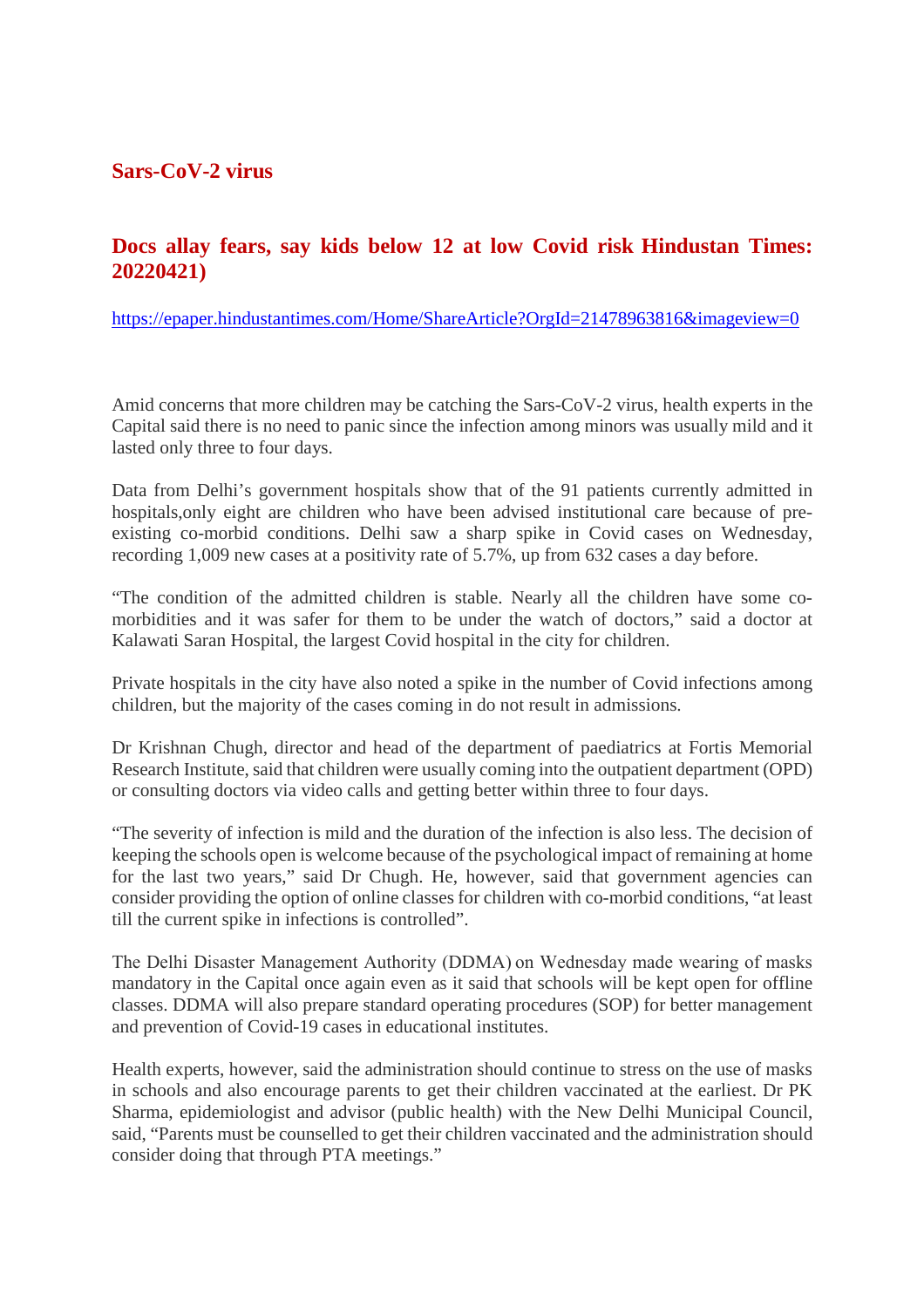#### **Heal in India (The Asian Age:20220421)**

http://onlineepaper.asianage.com/articledetailpage.aspx?id=16310951

## PM says that special visas will be given to those who will seek treatment via AYUSH in India India to boost Ayush to push 'Heal in India'

Gandhinagar, April 20:<br>Prime Minister Narendra<br>Modi on Wednesday said that to promote the traditional medicine industry,<br>India will soon launch<br>"Ayush mark" which will<br>give authenticity to qualigive authenticity to quality<br>and products made in the country. Speaking of "Heal in India", he also<br>announced that a special visa category will be created<br>want to travel to the country of which was the wind to travel to th

try to avail of Ayush thermines to avail of Ayush the<br>magnetic Microsoft and the three-day Global dayush Investment and Ayush Innovation Summit at Mahatma Mandin here in the presence of Mauritius Prime Minister Pravind Je

Health Organisation Dr<br>Tredos Ghebreyesus.<br>Ayush denotes<br>Ayurveda.<br>Naturopaday, Unani,<br>Naturopaday, Unani,<br>India has a central ministry dedicated to these



Prime Minister Narendra Modi with director general of<br>World Health Organisation Tedros Adhanom<br>Ghebreyesus during the Global Ayush Investment and<br>Ghebreyesus during the Global Ayush Investment and<br>Innovation Summit at Mah  $-PTI$ 

alternative medicine sys-

alternative medicine systems.<br>
"India will soon intro-<br>
"India will soon intro-<br>
alter the Ayush mark,<br>
which will give authenticity<br>
to you ally Ayush product<br>
ucts of the country. The<br>
mark will give non-product<br>
ucts ve

- PH<br>
products," Mr Modi said.<br>
"Traditional medicine<br>
helped increase tourism<br>
in Kerala. This power is in<br>
the whole of India, in<br>
the whole of India.<br>
The Perland of this decade.<br>
Heal in India<sup>2</sup> can become<br>
wellness c

will help those who wish<br>to seek traditional treatments in India, he said.<br>means in India, the possibilities of<br>investment and innovation in the field of Ayash<br>are limitless with the<br>cumtry having witnessed<br>means and const

crossed \$13 billion," he said all sillion," he said all sillion," he fluessed for investment and range<br>permut and sillion in supply channovation in supply Ayush-based diagnostic<br>Ayush-based diagnostic tools and tele-medic

'Tulsi bhai': Modi gives Gujarati name to Tedros

**Gujarati nam**<br>
Gandhinagar, April 20:<br>
Frime Minister Narendra<br>
Prime Minister Narendra<br>
Padi on Wednesday gave<br>
a new name — "Tulist-<br>
eral of the World Heath<br>
eral of the World Heath<br>
Cropanization Dr Tedros<br>
Ghebreyes

Gujarati, He asked me to gujarati, He asked me to gujarati, He asked me to name. He reminded me and neight on a name for thim, In this plous family for thim, In this plous Gandhi, as a Gujarati, I would call my best frien Gujarati. He asked me to<br>give him a Gujarati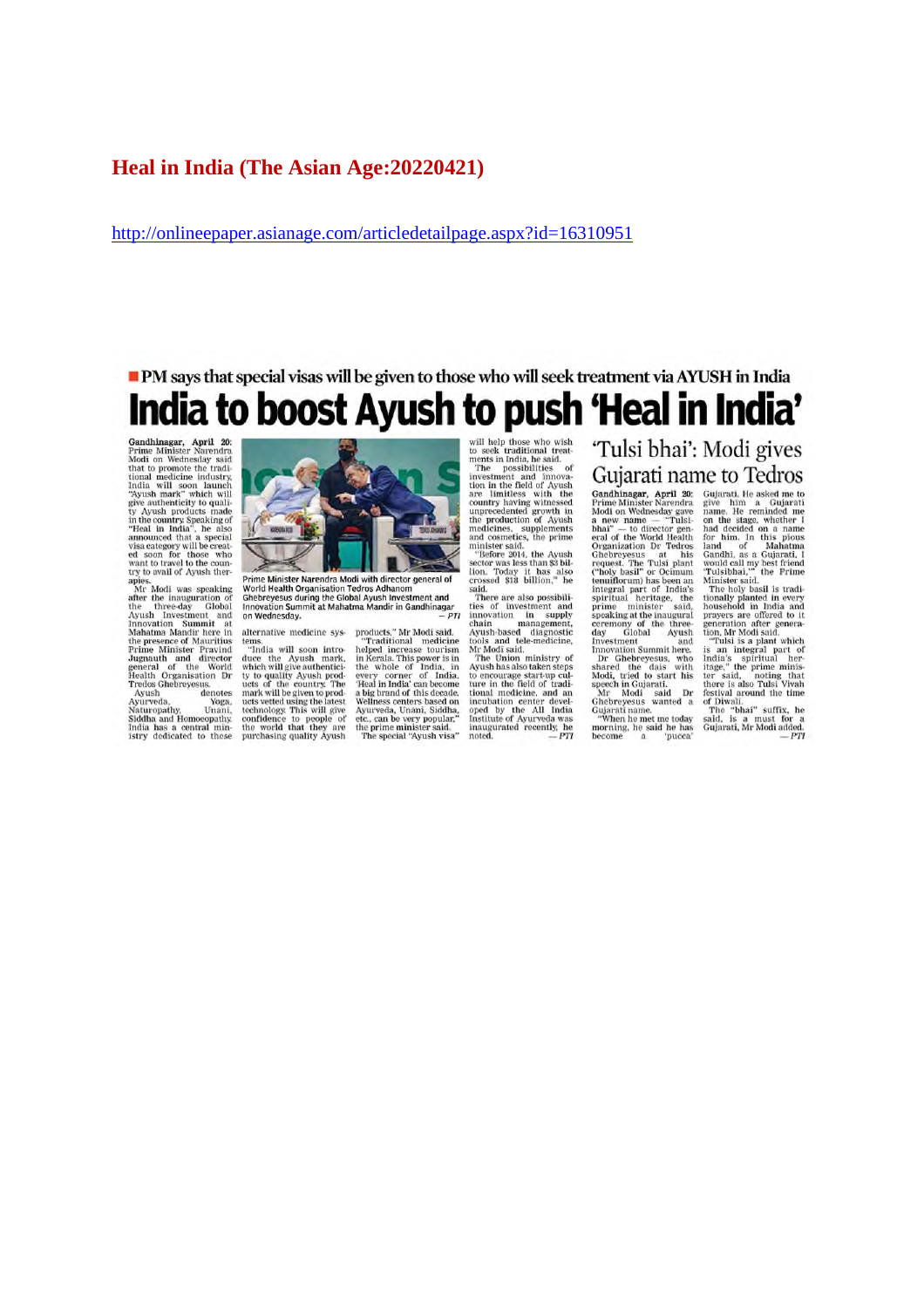# Delhi masks up once again





Do I need to wear a mask in all public places? **Yes. If authorities** spot you not wearing a mask while in public, you may be fined ₹500.

#### Why were mask fines reintroduced in Delhi?

Delhi has seen a slow, but steady rise in infections for the past couple of weeks. Experts have said one of the causes of the spike may be the removal of the mask mandate in early April. Masks have been made mandatory in Noida, Gurugram and Ghaziabad.

#### Can I go to a restaurant and dine out?

YES. Restaurants and bars in the city will continue to operate as usual

Can I eat at a food stall on the roadside?

YES, they are not prohibited.

Can I go to a shopping mall/cinema hall/theatre?

YES. Cinemas, theatres are allowed to function. Shops in malls, markets can also open as usual. Are gyms/spas open?

#### YES.

Is there a night curfew in place? NO. There are no restrictions on travel Will there be a weekend curfew? NO.

Am I allowed to head to office? YES, but you will have to stay masked. Can I visit monuments, parks? YES, public spaces such as parks and tourist spots are open. But masks rules apply.

#### What has DDMA decided about schools in Delhi?

**Officials said schools will not to** be closed as of now. However, a set of standard operating procedure will be prepared for schools for better management and prevention of Covid-19 cases in educational institutions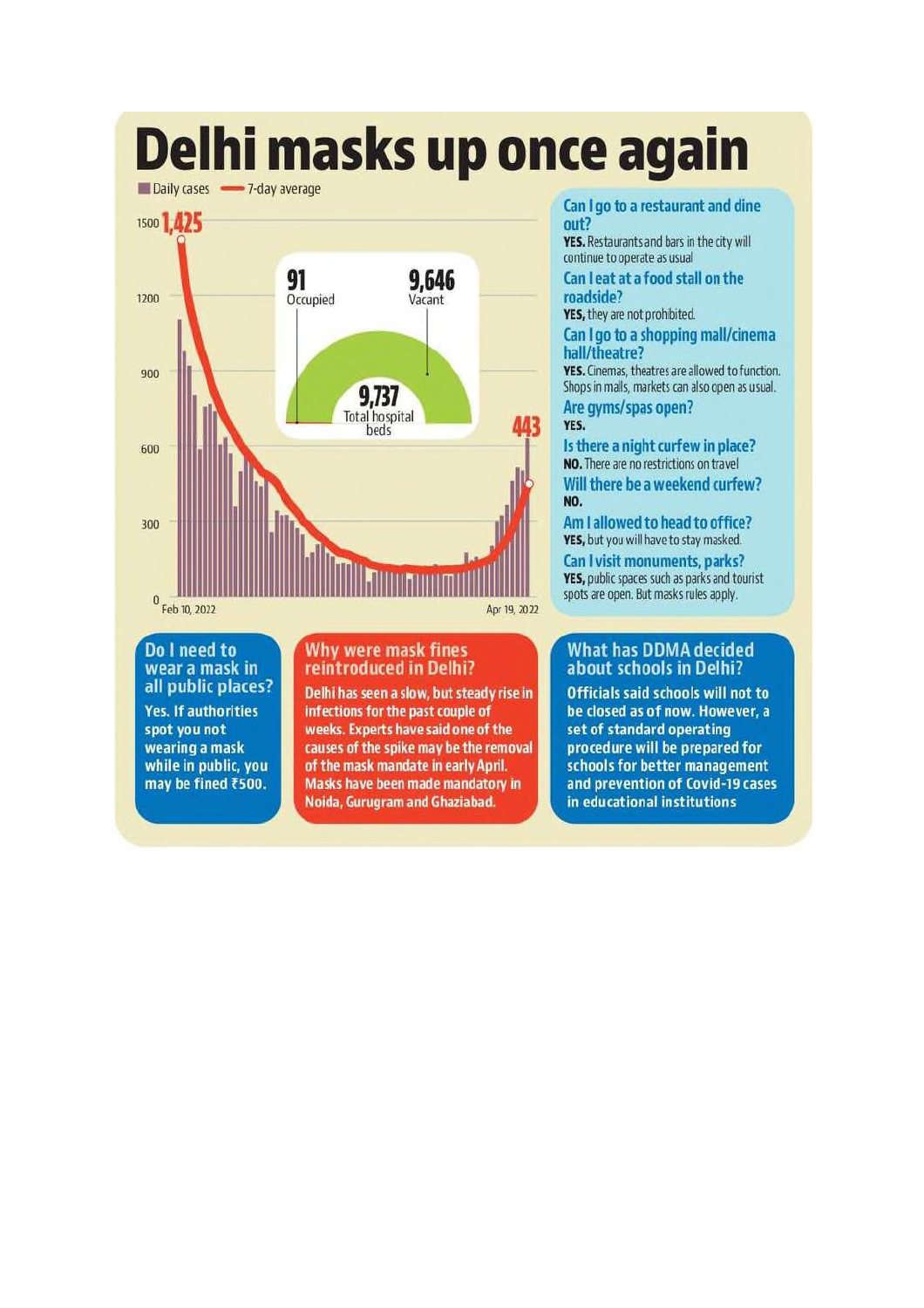## **World Head and Neck Cancer Awareness Month:**

## **World Head and Neck Cancer Awareness Month: Know about the symptoms, risk factors**

## **"If detected early, head and neck cancer is curable. But, if the cancer spreads to other organs, the likelihood of survival diminishes considerably," a doctor says (The Indian Express:20220421)**

https://indianexpress.com/article/lifestyle/health/world-head-and-neck-cancer-awarenessmonth-symptoms-risk-factors-treatment-health-7879209/

head and neck cancer, head and neck cancer awareness, what causes head and neck cancer, cancer in the head and neck, treatment options, symptoms, indian express newsMaximum cases of this cancer are traced among people who are above 40. (Photo: Getty/Thinkstock) April is observed as the Head and Neck Cancer Awareness Month, with the aim is to sensitise people about malignant head and neck cancers, which spread to organs like the voice box, throat, mouth and other connected parts.

According to Dr Minish Jain, director, Medical Oncology at Ruby Hall Clinic, Pune, head and neck cancers are among the most prevalent forms of cancer accounting for more than one-sixth of the cancer patients around the world.

"As per a National Centre for Disease Informatics and Research (NCDIR) report released in 2021, in India the share is even higher, with more than 1/3rd cancer cases among men belonging to head and neck cancer," he says.

ALSO READ |'It is definitely a physical struggle, the body goes through a lot': Chhavi Mittal says ahead of surgery for breast cancer

"Spread of head and neck cancer is dependent on a range of factors including age, geography, and lifestyle. Historically, it has been found more commonly in men than women, not only because of anatomical factors but also owing to disproportionately high tobacco consumption," he explains.

Dr Jain adds that maximum cases of this cancer are traced among people who are above 40.

#### Risk factors

1. Tobacco consumption: Tobacco consumption in various forms including chewing, smoking, snuffing is the leading cause for head and neck cancer. India has the world's largest tobaccoconsuming population. Oncologists have testified that more than 70 per cent of patients have a previous history of consuming tobacco.

2. Alcohol: The prevalence of disease in people who consume only alcohol is relatively less. But, those who consume both alcohol as well as tobacco have an extremely high risk of head and neck cancer.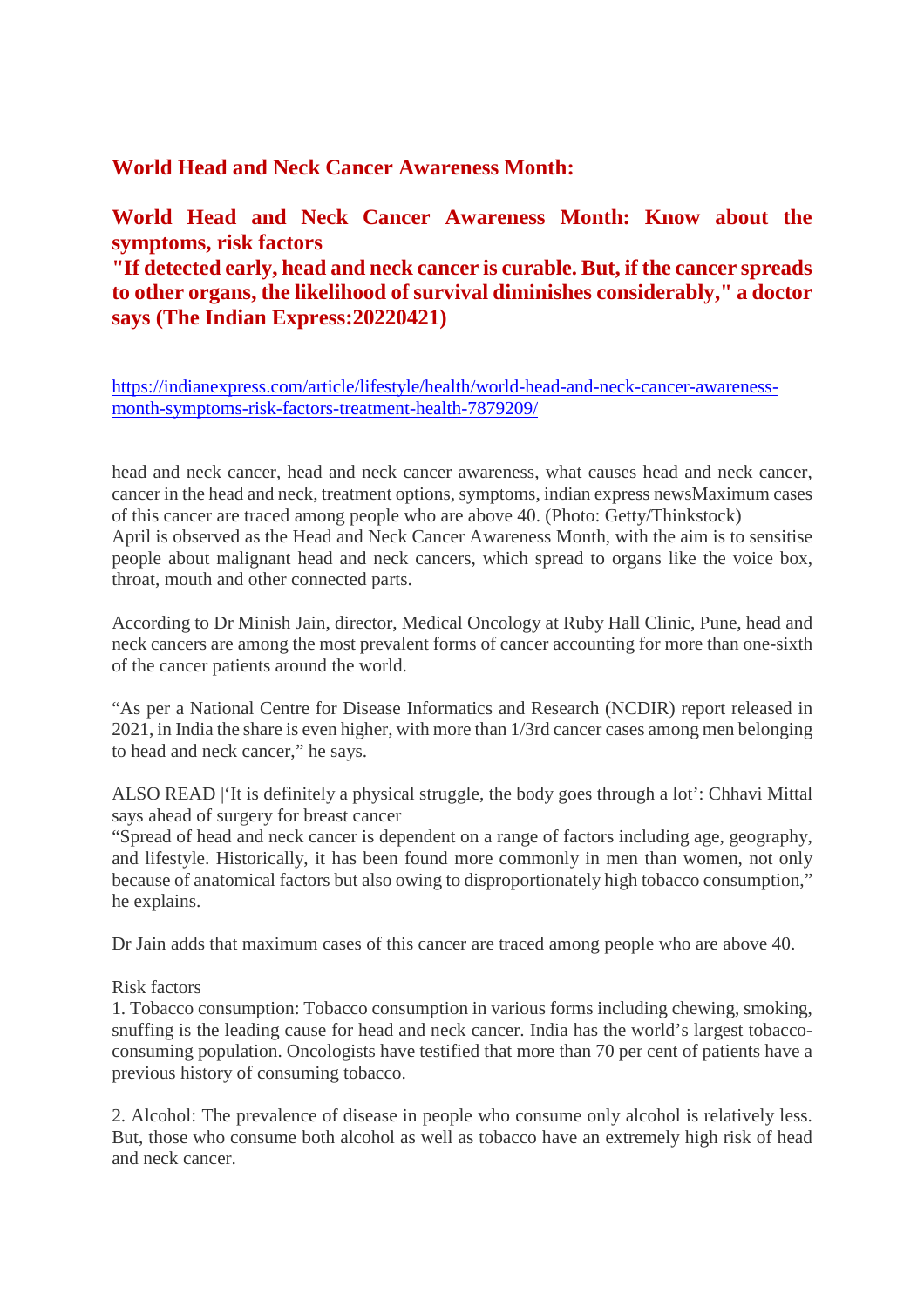3. Other factors: Poor oral hygiene, impaired immunity, insufficient nutrition, extreme exposure to sunlight, occurrence of Human Papilloma Virus (HPV) are other such causes.

head and neck cancer, head and neck cancer awareness, what causes head and neck cancer, cancer in the head and neck, treatment options, symptoms, indian express news Malignant head and neck cancer can spread to organs like the voice box, throat, mouth and other connected parts. (Photo: Getty/Thinkstock)

#### Symptoms

According to the doctor, it is essential to watch out for common symptoms, especially in people who consume tobacco, alcohol. Some of them are:

- Discomfort in ear, nasal cavity
- Swelling in jaw, gums
- Recurring blood in spit
- White/red patches in tongue and gums
- Intermittent bleeding in mouth
- Difficulties in swallowing or breathing

ALSO READ |International Caesarean Awareness month: What does C-section recovery timeline look like?

**Treatment** 

"If detected early, head and neck cancer is curable. But, if the cancer spreads to other organs, the likelihood of survival diminishes considerably. Several treatment options are available but selection depends on age, spread of cancer, and location of the tumour. Chemotherapy, surgery, targeted therapy and immunotherapy are some of the most preferred options," the doctor says.

According to him, immunotherapy "activates the body's natural immunity to fight malignant cells". "It prompts the body's immunity to put up a natural defence against the infectious cells by either strengthening the body's immunity or signalling to the immune system to get activated."

## **AYUSH**

## **At AYUSH summit, PM Modi tells how Ayurveda helped ex-Kenyan PM's daughter regain eyesight (The Indian Express:20220421)**

https://indianexpress.com/article/lifestyle/health/ayush-summit-raila-odinga-daughterrosemary-vision-7878786/

"It has been a struggle since I lost my vision in 2017. I have been to China and other countries and undergone various treatment modalities like acupuncture. Nothing seemed to have helped," says Rosemary Odinga, daughter of former Kenyan Prime Minister Raila Odinga.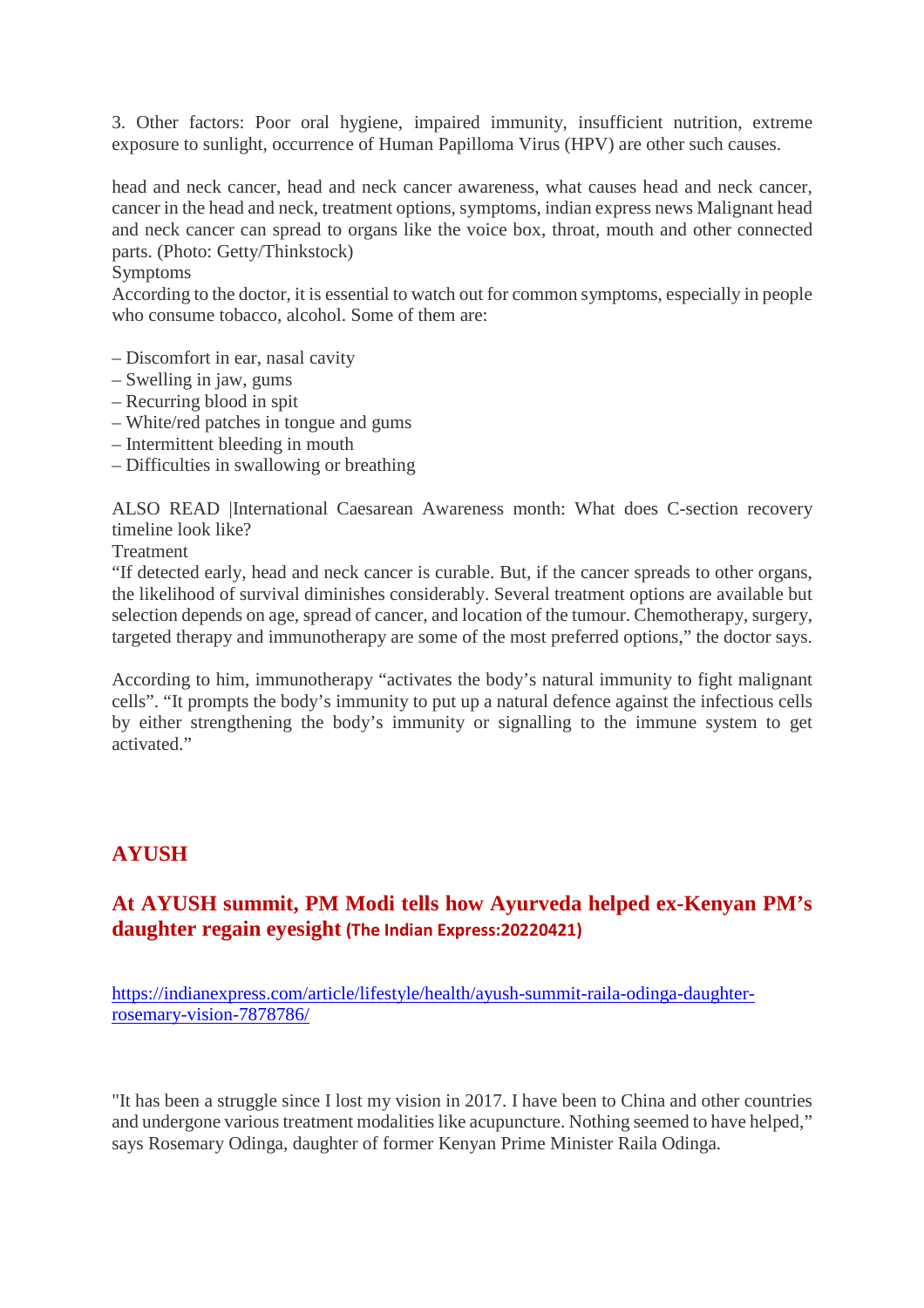Rosemary Odinga with her treating physician N Narayanan Namboothiri. (Express Photo) "I just heard PM Modi call out my name and ask, 'Rosemary, are you here?' I said yes and stood up," said Rosemary Odinga, the 44-year-old daughter of former Kenya Prime Minister Raila Odinga.

Prime Minister Narendra Modi on Wednesday narrated how, at a recent meeting, the former Kenyan PM told him about the trauma his daughter suffered when she lost her vision a few years ago. Underlining the growing global acceptance of traditional Indian medical systems, the prime minister added that Ayurvedic treatment in India helped restore Rosemary's eyesight.

"You can imagine the shock and suffering that a person faces on losing his or her eyesight," Modi told the audience after inaugurating the three-day Global AYUSH Innovations and Investment Summit in Gandhinagar.

He added, "As a father, Odinga searched high and low, went to various places, but the attempts were unsuccessful. Finally, he found some promise here in India. Recently, he met me. It was a Sunday and Odinga is my dear friend. He had become so emotional and spoke about their struggles after his daughter, post-surgery, lost her vision. After receiving treatment in India, she has regained her vision and her father told me that those were the golden moments when she could see."

Also Read |Huge demand for Ayush products, services; market size has crossed \$18 billion: Ayush Secretary

Bemused by all the attention on her at the event, Rosemary, who met Modi after his speech, told The Indian Express, "I did not understand what he was saying but am extremely excited to be here. This is my testimony of how a traditional system of medicine has helped people from other countries, and yes helped me regain my vision."

Rosemary, accompanied by Kenya Medical Research Institute's Chief Research Officer Dr FM Tolo, also ran into her doctor N Narayanan Namboothiri, the chief physician at the Sreedhareeyam Ayurvedic Eye Hospital and Research Centre in the town of Koothattukulam in Kerala's Ernakulam district.

The 44-year-old, who works for a Cabinet secretary in Kenya but prefers to be identified as a snail farmer, lost her vision in 2017 after suffering a brain aneurysm that placed stress on her optic nerve. After trying treatments that did not work, she visited the hospital in Kerala twoand-a-half years ago.

"I am so happy. Before I regained my vision, I followed his voice and heard his instructions," Rosemary said, referring to Dr Namboothiri. "I have now met him after a while. It had been a struggle since I lost my vision in 2017. I went to China and other countries and underwent various treatment modalities like acupuncture. Nothing seemed to help."

Dr Narayanan told The Indian Express that Rosemary's eyesight weakened considerably after the aneurysm because of optic nerve atrophy. "There was no clear visibility. To strengthen and rejuvenate her optic nerve, we took up pure Ayurvedic treatment. This included giving her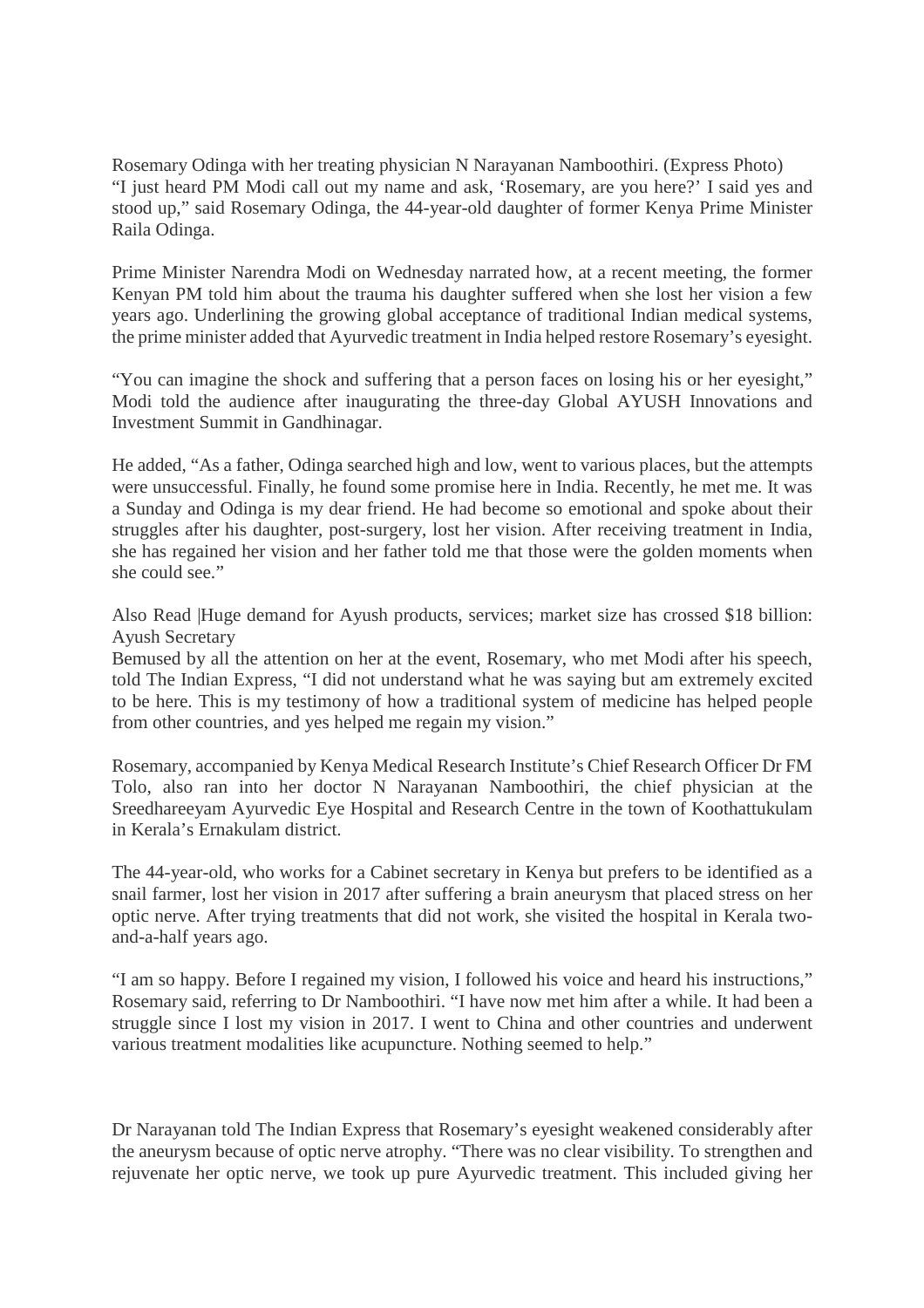traditional oral Ayurvedic medication and massages around the eyes. There were other procedures like taila dhara and others. She underwent two sessions that lasted three weeks the first session was two-and-a-half years ago," he added.

Rosemary continued with the medication during the pandemic and followed it up with more treatment sessions upon her return. Slowly, her vision returned. She said her treatment was still going on and there was room for improvement.

"My father met the PM and was full of praise for the traditional Ayurvedic system that has helped me. He also discussed bringing traditional medicines to Africa," added Rosemary, who will speak at the summit about her experience.

## **Vegan diet:**

## **Vegan diet: Healthy plant-based protein sources you can try "Nuts are a well-known source of plant-based protein which can be added to a high protein vegan diet," said nutritionist Lovneet Batra(The Indian Express:20220421)**

https://indianexpress.com/article/lifestyle/health/plant-based-protein-diet-vegan-7868889/

Vegan sources of protein, plant-based sources of protein, indianexpress.com, indianexpress, rashi chowdhury, chia seeds, pista, vegan protein,Ensure your diet is full of the required amount of protein. (Source: Getty Images/Thinkstock)

It is widely believed that there are not enough protein sources for those on a vegetarian and vegan diet. But that may not be the case. To help you with some healthy sources of plant-based proteins, nutritionist Lovneet Batra took to Instagram to list out a few foods that can easily be incorporated in one's daily diet.

Also Read |Vegan diet for athletes: Expert shares healthy sources of protein

"A common concern about vegetarian and vegan diets is that they may lack sufficient protein. If so, these options can be used as a guide for anyone interested in incorporating more plantbased proteins into their diet," Batra captioned her post.

Here are some sources:

Amaranth: Amaranth is a pseudocereal that's a complete source of protein. It is aso an excellent source of manganese, magnesium phosphorus, and iron.

– Five grams of protein per serving

quinoa Quinoa is a rich source of protein (Source: Pixabay)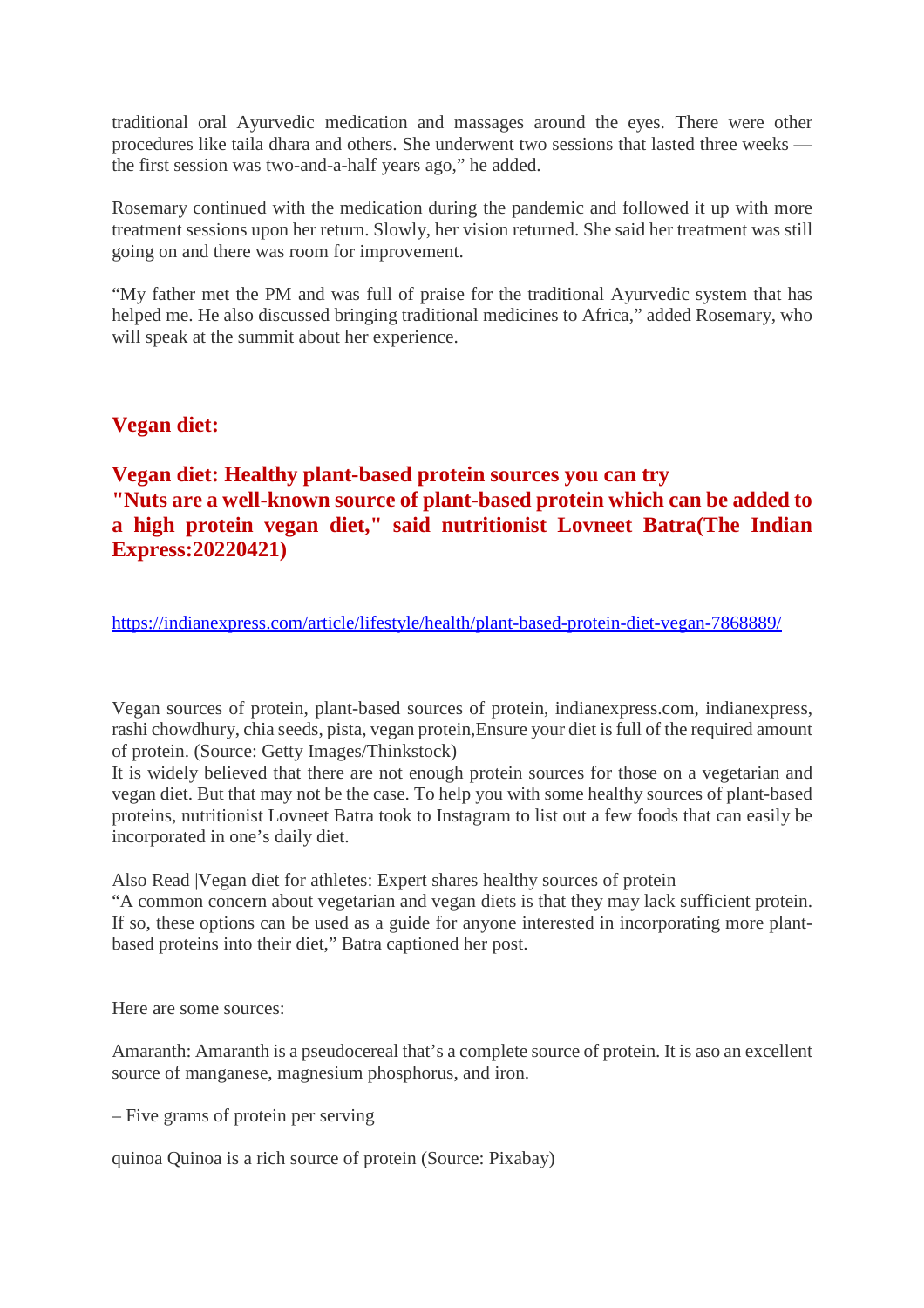Quinoa: Quinoa is a gluten-free grain that is mostly considered as pseudocereals. These seeds are known to be rich in fibre and one of the few foods known to have complete 22 amino acids. Thus, quinoa is also considered a complete source of protein.

– Five grams of protein per serving

Also Read |Vegetarians, you must have these top five sources of protein in your diet Soybeans: Soybeans or soya beans are the highest consumed food, and for a good reason. They contain a significant amount of protein and provide all nine essential amino acids. Tofu, tempeh, and edamame all originate from soybeans.

– 6.48 grams of protein per serving

Hempseeds: Hempseeds aren't as well-known as other seeds that are protein powerhouses. Hempseeds contain high levels of magnesium, iron, calcium, zinc, and selenium. They're also a good source of omega-3 and omega-6 fatty acids in the ratio considered optimal for human health.

– Five grams of protein per 2 tbsp serving

Also Read |Are your meals well-balanced? Here's what you need to know Buckwheat (kuttu ka atta): Buckwheat is another pseudocereal that's a plant-based source of complete protein. It is also a good source of many essential minerals, including phosphorus, manganese, copper, magnesium, and iron.

– Six grams of protein per serving

health, immunity-boosting foods, nutritional diet, indianexpress.com, indianexpress, amla, honey benefits, amla benefits, turmeric benefits, green tea benefits, spirulina benefits, Spirulina, a blue-green algae that is available in the form of powder, capsule and tonic, can help regulate blood sugar, blood pressure and cholesterol. (Source: Getty Images/Thinkstock) Spirulina with nuts: This blue-green algae is one of the best vegan protein sources. In addition to being a source of complete protein, spirulina is rich in antioxidants and a good source of several B vitamins, copper, and iron.

– Eight grams of protein per two tablespoons

"Nuts are a well-known source of plant-based protein which can be added to a high protein vegan diet," she said.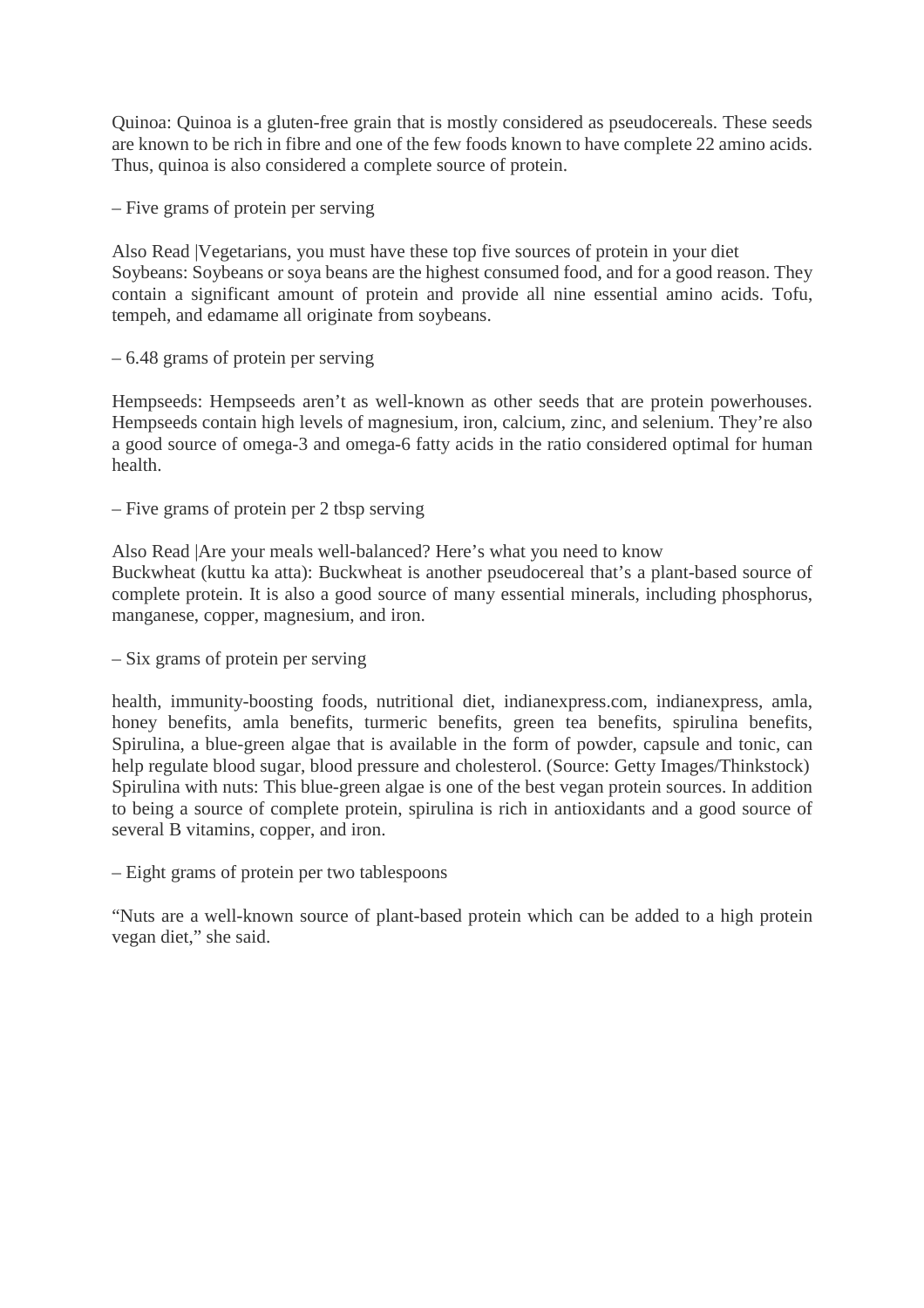## **Healthy eating:**

## **From regular grooming to healthy eating: 10 best hygiene tips for men Poor intimate hygiene symptoms are foul odour, itching, excessive sweat, rashes, pimples, etc. (The Indian Express:20220421)**

men, men's hygiene, hygiene tips for men, intimate hygiene for men, grooming for men, male hygiene, personal and intimate hygiene, men sexual and reproductive health, indian express newsConsider getting a routine physical exam done at least once a year to maintain good sexual health. (Photo: Getty/Thinkstock)

Many men do not worry as much about their personal hygiene as they should, experts say. But, it should be noted that proper overall hygiene, and especially intimate hygiene, is linked to good health.

Men must take out time every day to learn about their bodies and to groom it and keep it clean. According to Manmatters, a digital health clinic for men, they need to prioritise intimate hygiene as much as personal hygiene as it directly impacts sexual health, well-being and fitness.

ALSO READ |International Men's Health Week: Four things millennial men can do for their reproductive health

Poor intimate hygiene symptoms are foul odour, itching, excessive sweat, rashes, pimples, etc. As such, here are 10 hygiene tips that men ought to follow; read on.

1. Grooming regularly: Having a regular grooming routine is an essential part of men's hygiene. Manscaping intimate areas is necessary because sweating can cause bacteria to accumulate. Develop a trimming routine. Begin by taking a hot shower and exfoliating your skin. This will open up the pores and make a close trim easier. Never use a razor to shave pubic area, as it will cause irritation and itching. Shower again to cleanse properly.

2. Moisturising products: You can either shave or use a gentle body lotion to minimise the after-effects. Before you begin shaving, apply a little foam or cream. Once finished, moisturise using a gentle body lotion. It is essential to moisturise the area to prevent bumpy skin, dryness, and irritation.

ALSO READ |Men's grooming: Four must-have beard care products

3. Gentle intimate washes: Soaps that are normally alkaline tend to change the skin's pH. The intimate region is very delicate and prone to catching infections. Consider using gentle men's intimate wash developed with the natural pH of the skin. They do not affect the area adversely, and by removing dirt and sweat, they maintain a healthy balance. Mild ones can be used every day.

4. Good underwear: Wearing clean underwear is important. You should also opt for the right fabric. Choose cotton over synthetic. A lightweight fabric will keep your private region dry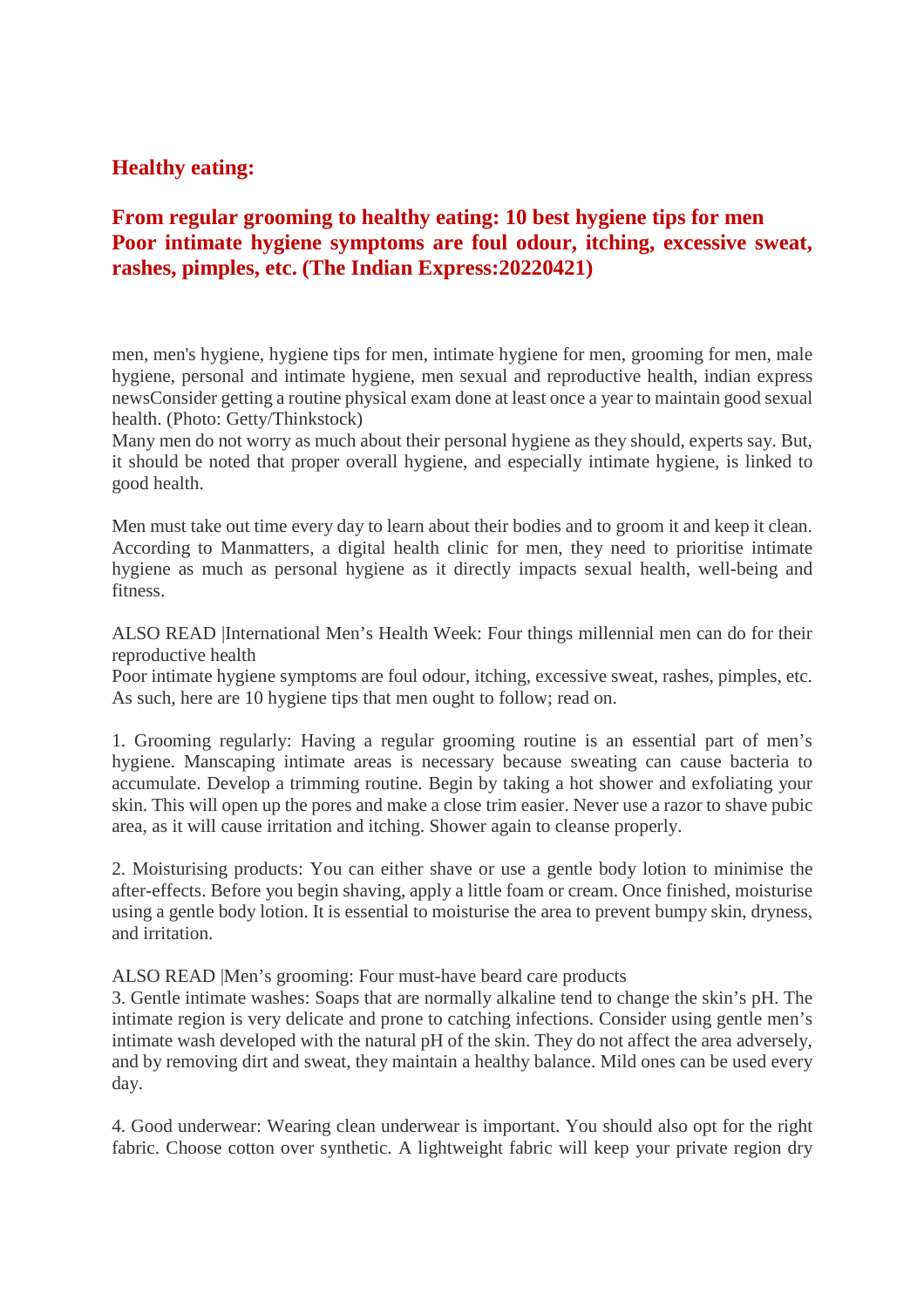and cool. Micromodal fabrics are exceptionally breathable and moisture well. They are super silky and feel light against the skin.

5. Wash up after: Not just before physical intimacy, but also clean up afterwards. This intimate hygiene tip is applicable for both you and your partner. Neglecting after-intimacy clean up can lead to serious health problems.

men, men's hygiene, hygiene tips for men, intimate hygiene for men, grooming for men, male hygiene, personal and intimate hygiene, men sexual and reproductive health, indian express news Manscaping intimate areas is necessary because sweating can cause bacteria to accumulate. Develop a trimming routine. (Photo: Getty/Thinkstock)

6. Regular checks: Develop a habit of regularly inspecting your penis and testicles for any abnormalities. Bumps, redness, sores, blisters, and warts are things to watch out for. A change may indicate STDs, cancer, and other health problems. Although many lumps are not harmful, it is advisable to discuss them with a medical professional.

7. Fancy products: One must not test fancy products in the intimate region. Avoid soaps, shampoos, and scented products. These disrupt the pH balance. During summers, when you sweat a lot, you should also avoid products that contain chemicals and alcohol because they may burn the sensitive skin.

ALSO READ |Time to address male infertility, say doctors

8. Communicate with your doctor: Consider getting a routine physical exam done at least once a year to maintain good sexual health. Sexually-active men should also request STD tests, regardless of whether they use protection.

9. Right clothes: Use loose cotton clothes that allow airflow. Wearing tight-fit clothes generates a moist and warm environment that promotes fungal growth. You might sweat a lot after playing sports, so make sure you change your clothes and underwear.

10. Eat healthy: You may be able to reduce sweat and foul smells by eating the right things. Citrus fruits like oranges and lemons, spinach, and kale help you smell better on the inside. Drinking water and green tea is also helpful.

## **Azole antifungal tablets**

## **Dr. Reddy's introduces azole antifungal tablets in U.S. (The Hindu:20220421)**

https://www.thehindu.com/business/Industry/dr-reddys-introduces-azole-antifungal-tabletsin-us/article65339525.ece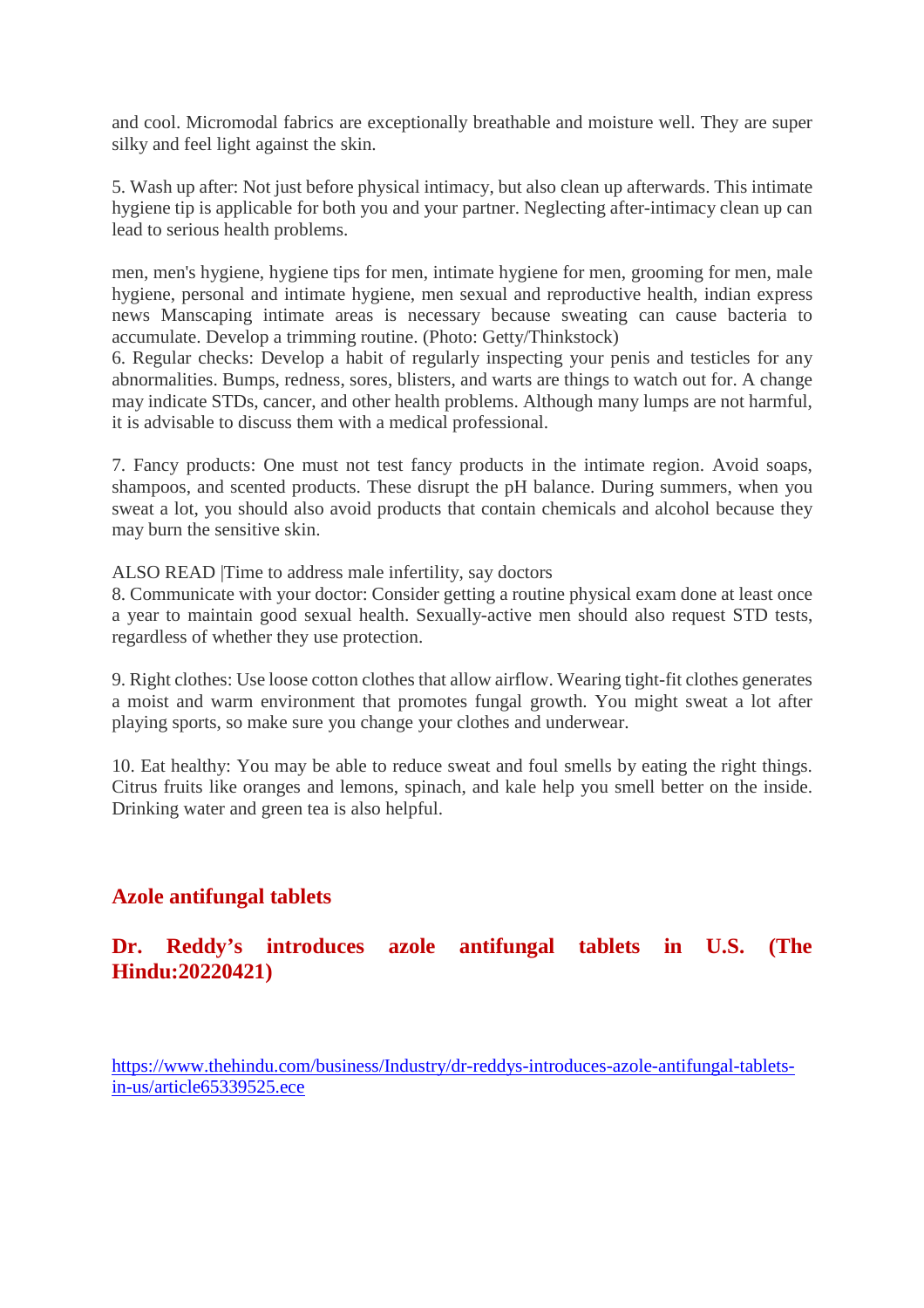Drugmaker Dr. Reddy's Laboratories has introduced Posaconazole Delayed-Release Tablets, 100 mg in the U.S.

An azole antifungal, the product is a therapeutic generic equivalent to Noxafil (posaconazole) Delayed-Release Tablets, 100 mg and has been introduced following U.S. Food and Drug Administration's approval, the company said. It is

## **AYUSH products**

## **Heal in India' can become a big brand: PM (The Hindu:20220421)**

https://www.thehindu.com/news/national/other-states/heal-in-india-could-become-a-bigbrand-of-this-decade-pm/article65339019.ece

Modi says a special visa category soon for those visiting India for AYUSH therapies Prime Minister Narendra Modi on Wednesday said that to promote the traditional medicine industry, India would soon launch 'AYUSH mark' which would give authenticity to quality made in the country. Speaking of "Heal in India", he announced that a special visa category would be created soon for those who want to travel to the country to avail themselves of AYUSH therapies.

Mr. Modi inaugurated a Global AYUSH Investment and Innovation Summit in Gandhinagar in the presence of Director-General of the World Health

Traditional medicine

India leader in traditional medicine, says WHO chief (The Hindu:20220421)

https://www.thehindu.com/news/national/other-states/foundation-stone-for-who-traditionalmedicine-centre-laid-in-jamnagar/article65336264.ece

PM Modi lays foundatation stone for new centre

Prime Minister Narendra Modi on Tuesday laid the foundation stone of WHO Global Centre for Traditional Medicine (GCTM) in Jamnagar in Gujarat in the presence of Mauritius Prime Minister Pravind Kumar Jugnauth and World Health Organisation Director–General Tedros Adhanom Ghebreyesus.

The first of its kind, the GCTM will be a global outpost centre for traditional medicine across the world.